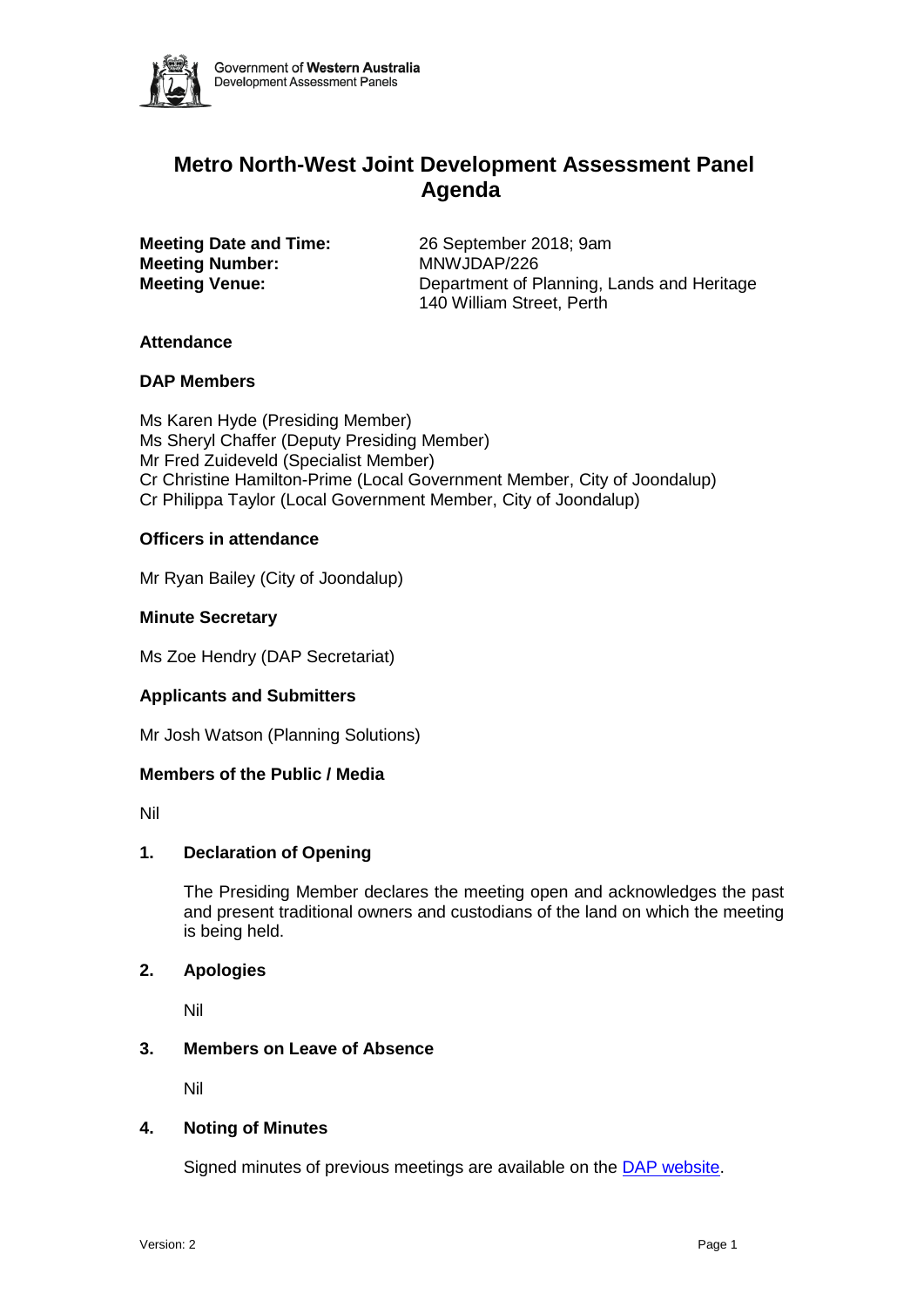

# **5. Declarations of Due Consideration**

Any member who is not familiar with the substance of any report or other information provided for consideration at the DAP meeting must declare that fact before the meeting considers the matter.

## **6. Disclosure of Interests**

Nil

## **7. Deputations and Presentations**

**7.1** Mr Josh Watson (Planning Solutions) presenting in support of the application at Item 8.1. The presentation will be in support of the officer's recommendation and request modifications to Condition 2 and 13.

The City of Joondalup may be provided with the opportunity to respond to questions of the panel, as invited by the Presiding Member.

## **8. Form 1 – Responsible Authority Reports – DAP Applications**

| 8.1 | <b>Property Location:</b>       | Lot 506 (8) and Lot 55 Buick Way, Joondalup<br>WA                                         |
|-----|---------------------------------|-------------------------------------------------------------------------------------------|
|     | <b>Development Description:</b> | Proposed fuel, retailing, convenience<br>store/service station including access, signage, |
|     | Applicant:                      | Mr Josh Watson (Planning Solutions)                                                       |
|     | Owner:                          | City of Joondalup and                                                                     |
|     |                                 | Mr Kim Chipper (Parravale Pty Ltd)                                                        |
|     | Responsible Authority:          | City of Joondalup                                                                         |
|     | DAP File No:                    | DAP/18/01422                                                                              |
|     |                                 | parking, landscaping and pedestrian footpath                                              |

#### **9. Form 2 – Responsible Authority Reports – Amending or cancelling DAP development approval**

Nil

#### **10. Appeals to the State Administrative Tribunal**

| <b>Current Applications</b>                |                                  |                                    |  |  |  |
|--------------------------------------------|----------------------------------|------------------------------------|--|--|--|
| <b>LG Name</b><br><b>Property Location</b> |                                  | <b>Application Description</b>     |  |  |  |
| City of                                    | Lots 348 and 347 (50 and         | Construction of fourteen (14)      |  |  |  |
| Joondalup                                  | 52) Littorina Avenue,            | multiple dwellings                 |  |  |  |
|                                            | Heathridge                       |                                    |  |  |  |
| City of                                    | Lot 125 (1) & 126 (3)            | Fourteen (14) Multiple Dwellings   |  |  |  |
| Joondalup                                  | Chipala Court, Edgewater         |                                    |  |  |  |
| City of                                    | Lot 14691 (2) Plantation         | <b>Retirement Complex</b>          |  |  |  |
| Stirling                                   | Street, Menora                   | (Bethanie Aged Care)               |  |  |  |
| City of                                    | Lot 101 (191)<br><b>Balcatta</b> | Extension to the Existing Bunnings |  |  |  |
| Stirling                                   | Road, Balcatta                   | Warehouse                          |  |  |  |
| City of                                    | Lot 18 (6) Wanneroo Road,        | Extension to the Shopping Centre   |  |  |  |
| Stirling                                   | Yokine                           | (Dog Swamp)                        |  |  |  |
| City of<br>Lot 100 (304) Scarborough       |                                  | Motor Vehicle Sales and Repair     |  |  |  |
| Stirling                                   | Beach Road, Osborne Park         |                                    |  |  |  |